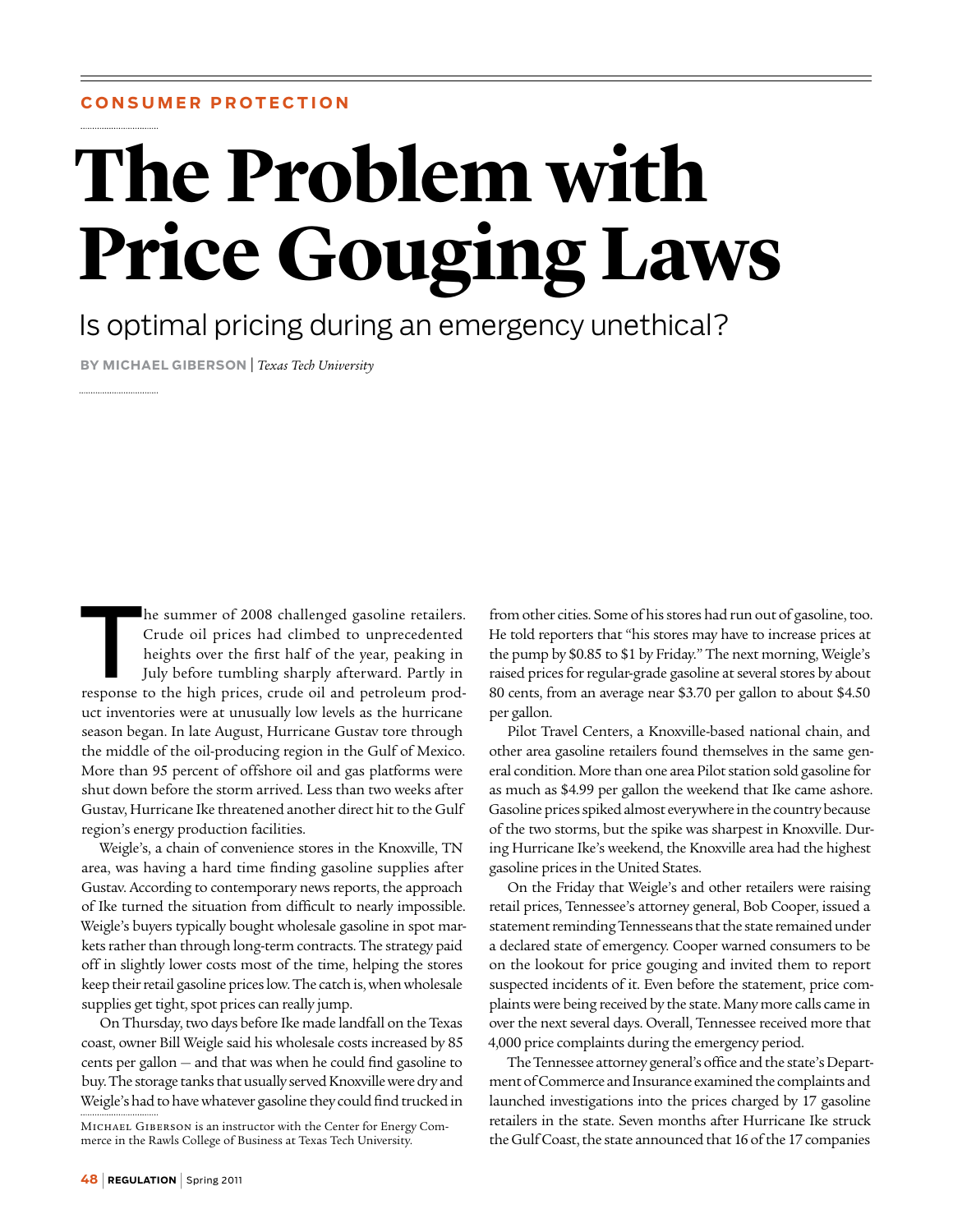

had entered into settlements. The companies denied wrongdoing but agreed to pay civil penalties and offer refunds. The attorney general's office filed suit against the one company that refused to settle, Weigle's. A year later, Weigle's also settled, agreeing to make \$57,000 in payments to the state and offering consumer refunds. As had many of the parties that settled a year sooner, Weigle's denied wrongdoing and said it settled only to avoid the costs and risks inherent in protracted litigation with the state.

Gasoline retailers are not the only targets of price gouging laws. Prices charged on everything from hotel rooms, to electric generators, to bottled water have been occasions for legal action. Duke University economist Michael Munger reported that after Hurricane Fran hit central North Carolina in 1996, four men selling ice were arrested near Raleigh for charging a price much higher than the \$1.75 per bag price that prevailed in the area before the storm. Munger said some consumers were angered by the price, but almost no one refused to pay. After all, without power and unsure when the power would return, ice was much more valuable to the consumers than it had been just before the storm.

The price gouging laws of Tennessee and North Carolina, and those of the 30 or so other states with similar laws on the books, are something of a puzzle for economists. Economists usually point to public goods or special interests as the mobilizing force behind regulations. Price controls, including price gouging laws, almost certainly reduce overall economic welfare. And while price

controls sometimes create the concentrated benefits sought by interest groups, the benefits and costs of price gouging laws are widely dispersed and uncertain in impact — hardly the kind of prize lobbyists usually pursue.

Instead, price gouging laws appear more akin to laws banning the sale of horse meat for human consumption, "Blue laws" that prevent the sale of certain items on Sunday, or laws that once prohibited interracial marriage. The laws put the force of government behind efforts to prevent people from entering into agreements or transactions that lawmakers find objectionable. One more puzzle: unlike Blue laws and interracial marriage bans, laws against price gouging are not fading away as society becomes more accepting of personal differences. Instead, price gouging laws emerged relatively recently, are spreading geographically, have become more expansive in scope, and are becoming more frequently invoked.

Economists and policy analysts opposed to price gouging laws have relied on the simple logic of price controls: if you cap price increases during an emergency, you discourage conservation of needed goods at exactly the time they are in high demand. Simultaneously, price caps discourage extraordinary supply efforts that would help bring goods in high demand into the affected area. In a classic case of unintended consequences, the law harms the very people whom lawmakers intend to help. The logic of supply and demand, so clear to economists, has had little effect on price gouging policies.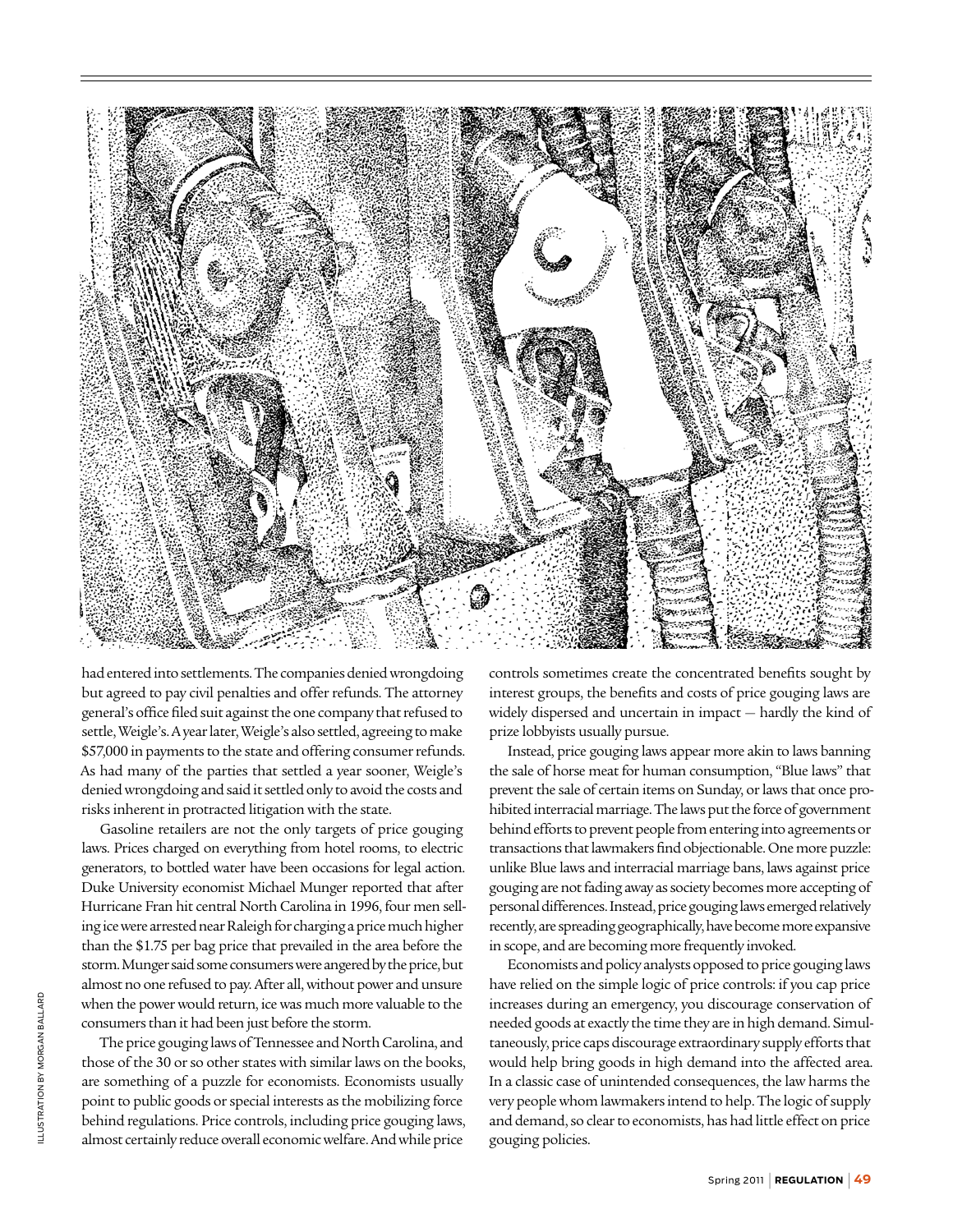## **Price Gouging Laws**

In popular usage, consumers complain about "price gouging" just about anytime they do not like a price. A casual scan of letters to the editor and online columnists will reveal price gouging claims for everything from 3-D movie tickets, to fresh-cut flowers, to cables for high-definition televisions. Recently, when gasoline prices in Alaska trended up over several months to 40 or 50 cents per gallon above the national average, state legislators charged that refiners were price gouging.

More typically, however, "price gouging" claims involve three factors:

- a price deemed unfairly high,
- an emergency or difficult situation, and
- a product or service useful in responding to the emergency.

Price gouging laws can be more restrictive, sometimes defining one or more of the three factors more clearly:

- a price increase in excess of some threshold,
- a declared state of emergency, and
- a specific set of necessary or useful products or services.

In California, for example, the price gouging law prohibits charging a price more than 10 percent higher than the price charged prior to a declared state of emergency for consumer food items, goods and services used for emergency cleanup, medical supplies, home heating oil and gasoline, and other goods and services in particular demand in post-emergency situations. Many state laws permit retailers to pass along higher wholesale costs while price gouging laws are in effect, so long as the retailer's margin does not increase.

The first state law explicitly directed at price gouging was enacted in New York in 1979, in response to increases in home heating oil prices during the winter of 1978–1979. New York's law initially applied to retailers offering "consumer goods and services vital and necessary for the health, safety, and welfare of consumers" at an "unconscionably excessive price," and applied during an emergency declared by the governor. Just three states passed similar laws in the 1980s: Hawaii in 1983, and Connecticut and Mississippi in 1986. Then, 11 more states added anti-price gouging laws or regulations in the 1990s and 16 states followed in the 2000s.

When price gouging laws are revised, the tendency is for the scope of the law to be broadened, the penalties to become more punitive, and the conditions under which the laws are applied to become less restrictive. The New York law was amended in 1995 to include repairs made on an emergency basis and to increase the maximum fine from \$5,000 to \$10,000. In 1998, New York amended the law again to include prices on wholesale and intermediate goods. Mississippi amended its law in 1994 to classify some violations of the law as felonies and clarify that the emergency need not happen within the state for the law to be invoked. Connecticut amended its price gouging statues in October 2005 to include "any period in which an imminent abnormal market disruption is reasonably anticipated," increased the maximum

fine, and specified that the term "seller" included "a supplier, wholesaler, distributor, or retailer."

Changes that narrow the scope of price gouging laws are less common, but they do occur. A year after Utah passed its price gouging law, it was amended to specify that the emergency must occur in Utah for the law to be invoked. In 2010, Connecticut amended its law to provide safe harbor from price gouging prosecution to energy retailers whose margins do not increase. Also in 2010, Georgia amended its law to require the governor to specify in the declaration of emergency just which goods and services will be subjected to price gouging controls.

### **The Ethics of Price Gouging**

Many people feel price gouging is morally wrong. The remarks of newspaper columnists and state legislators provide ready evidence on this topic. Survey research by Daniel Kahneman, Jack Knetsch, and Richard Thaler, published in the *American Economic Review*, further establishes this point: most respondents found price increases during difficult times to be unfair, except in cases in which retailers were only passing along cost increases.

More recent research suggests that these unfairness judgments are driven primarily by emotional responses to the price increases. Careful examination of the ethics of price gouging raises questions for these emotion-driven judgments. The ethical case for limiting price gouging is weaker than it may appear.

Harvard political philosophy professor Michael Sandel opened his 2009 book *Justice: What's the Right Thing to Do?* with the debate over price gouging that followed in the wake of Hurricane Charley. The storm hit Florida in 2004, killing 22 people and causing \$11 billion in damages. Sandel said arguments for and against price gouging laws revolved around three ideas: maximizing welfare, respecting freedom, and promoting virtue.

Opponents of price gouging laws focus on welfare and freedom, Sandel said, but neglect considerations of virtue. Sandel cited a September 2004 op-ed by Thomas Sowell to illustrate the welfare point. In it, Sowell said the problem with price gouging laws was that they keep goods and services from being used where they are most needed; people will be better off without price caps. An August 2004 op-ed by columnist Jeff Jacoby provided a quote in support of the freedom argument: "It isn't gouging to charge what the market will bear. It isn't greedy or brazen. It's how goods and services get allocated in a free society."

Both Sowell and Jacoby noted the emotion behind price gouging laws, but dismissed the relevance of emotion for deciding public policy. Sandel suggested that emotion plays a more significant role:

Much public support for price-gouging laws comes from something more visceral than welfare or freedom. People are outraged at "vultures" who prey on the desperation of others and want them punished — not rewarded with windfall profits. … [This] outrage is more than mindless anger. It gestures at a moral argument worth taking seriously. Outrage is the special kind of anger you feel when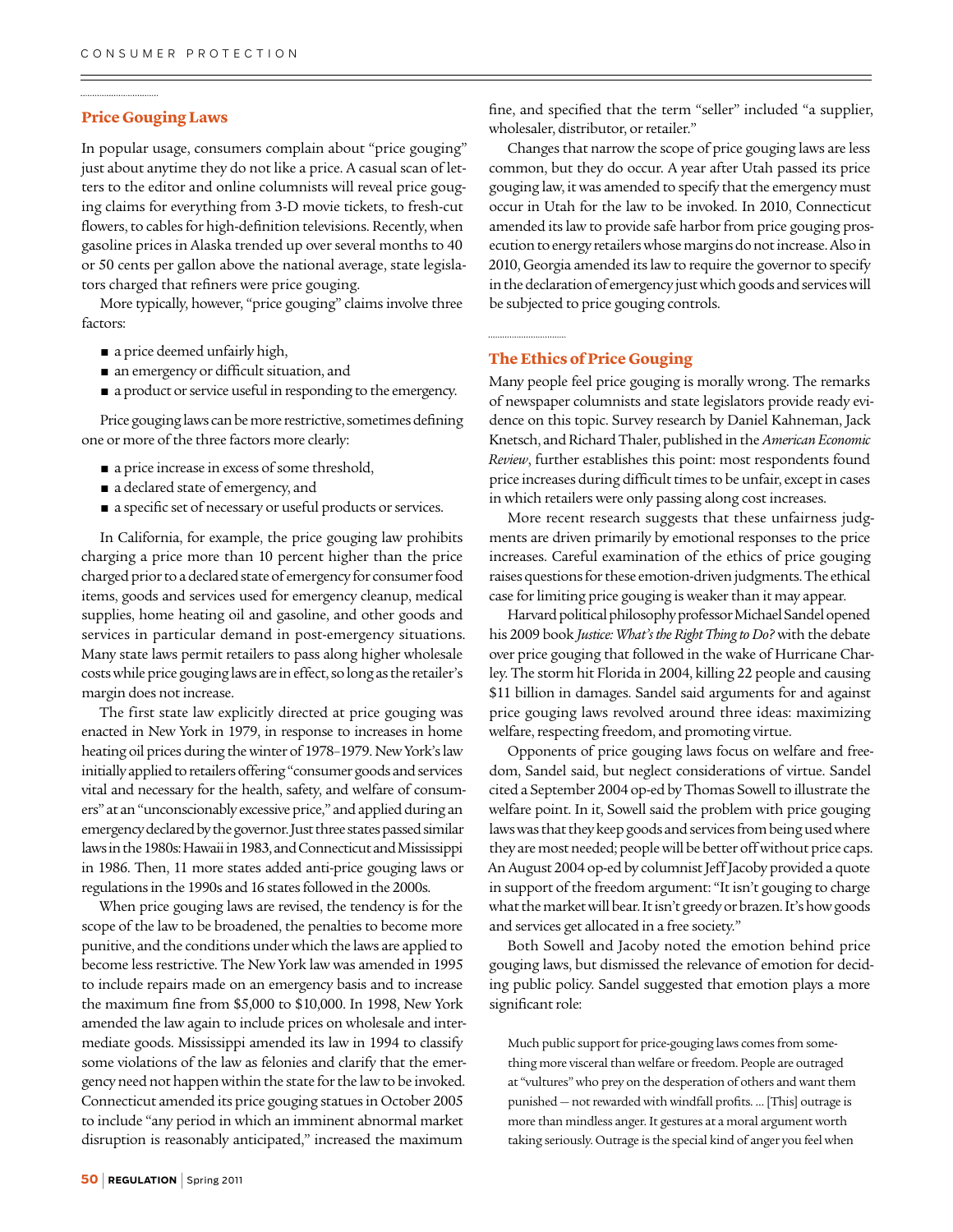you believe that people are getting things they don't deserve. Outrage of this kind is anger at injustice.

Sandel characterizes the virtue argument for price gouging laws as follows:

Greed is a vice, a bad way of being, especially when it makes people oblivious to the suffering of others. More than a personal vice, it is at odds with civic virtue. In times of trouble, a good society pulls together. Rather than press for maximum advantage, people look out for one another. A society in which people exploit their neighbors for financial gain in times of crisis is not a good society. Excessive greed is therefore a vice that a good society should discourage if it can. Price-gouging laws cannot banish greed, but they can at least restrain its most brazen expression, and signal society's disapproval of it. By punishing greedy behavior rather than rewarding it, society affirms the civic virtue of shared sacrifice for the common good.

Sandel's summary of the virtue argument is revealing both for what it includes and for what it leaves out. He not only acknowledged the role of emotion in motivating price gouging laws, in his view the anger and outrage toward price gouging plays a special role in revealing the morality of the anti–price gouging position.

Sandel's virtue argument does not justify itself in terms of results. The role of the law is to affirm "the civic virtue of shared sacrifice for the common good." No emphasis is put into examining whether affirming civic virtue in this way has been effective in inspiring shared sacrifice or promoting the common good.

Defenders of price gouging laws sometimes concede the material benefits of allowing merchants freedom to set their own prices, even during emergencies, but they still favor the laws in order to stand on the side of virtue. Yet the question of which side is the side of virtue is not so simple. Emergencies and natural disasters are by definition periods of threat, suffering, and sacrifice. If it is admitted that giving merchants the freedom to pick their own prices does a better job than alternative ways of getting goods and services to where they are needed, then interference with that pricing freedom raises serious questions. Interference harms precisely those persons who have been already harmed by the disaster, a result that suggests neither shared sacrifice nor promotion of a common good.

University of San Diego philosophy professor Matt Zwolinski made this point in a 2008 paper examining the ethics of price gouging. His full analysis is more subtle, challenging price gouging ethics on both fairness and consequentialist grounds. If it is true that emergencies are times that a society ought to exercise special care for those members of society in harm's way, then, Zwolinski argues, it is at odds with fairness to place a particularized obligation to sacrifice on a discrete segment of society, namely merchants. Addressing the particular hardships faced by the poor during emergencies, Zwolinski said, is a task better left to government agencies or charities.

Zwolinski added that a predictable consequence of price gouging laws is that some merchants, finding their ability to recover costs compromised, will decide not to sell at all rather than to sell at a loss. Merchants will lose the opportunity to profit and consumers will lose the opportunity to decide for themselves whether the good or service would have been worth the higher price. The possibility of merchants shutting down rather than operating is more than academic speculation. The South Carolina attorney general's office found that during price spikes following Hurricanes Gustav and Ike, some "station owners reported that to avoid bad publicity they simply shut their doors instead of purchasing gasoline at elevated prices."

The South Carolina report on price gouging also indicated that some retail stations went to extraordinary lengths to secure supplies during the emergency even though they were uncertain as to whether they would recover their costs. Zwolinski argued that while such efforts may be laudable, merchants are not under an ethical obligation to do so. In fact, merchants face no ethical obligation to remain open during emergencies, even though closing may contribute to hardships among some potential consumers. And if merchants may ethically close, Zwolinski pointed out, it can hardly be unethical for merchants to remain open but offer goods at a higher-than-usual price. By remaining open even with high prices, the merchant is providing potentially helpful opportunities for consumers in need.

### **Price Gouging Laws as Public Policy**

If the ethical case against price gouging is weak, perhaps there are alternative justifications for the policy. True, many people feel that price increases during emergencies are unfair, but policy analysis requires more than a survey of public sentiment. Proposed laws ought to be examined for their consistency with the proper role and scope of government activity, for the danger that popular programs may erode minority rights, and for the effectiveness of the proposed law in achieving the goals announced. Yet examination of legislative records and newspaper accounts for several states with price gouging laws reveals little in the way of detailed policy analysis.

As previously noted, New York passed the nation's first price gouging law in response to sharp increases in home heating oil costs during the winter of 1978–1979. Newspaper accounts suggest the bill was motivated by a desire to protect consumers. To policymakers it simply appeared wrong to hike prices on consumers undergoing weather-related hardships, and the law sought to protect consumers from such prices. The apparent simplicity of both the law's goals and the approach advocated may have insulated the proposal from thorough policy analysis.

Texas passed its price gouging legislation in 1995, in the form of a few lines in a "tort reform" bill that proposed substantial changes to the state's Deceptive Trade Practices Act. Though the tort reform debate captured both headlines and legislator attention, little notice was given to the section that declared it a "false, misleading, or deceptive act or practice" to sell "fuel, food, medicine, or another necessity at an exorbitant or excessive price" during an emergency declared by the governor.

South Carolina was one of seven states that passed anti–price gouging laws in late 2001 or 2002, primarily in response to reports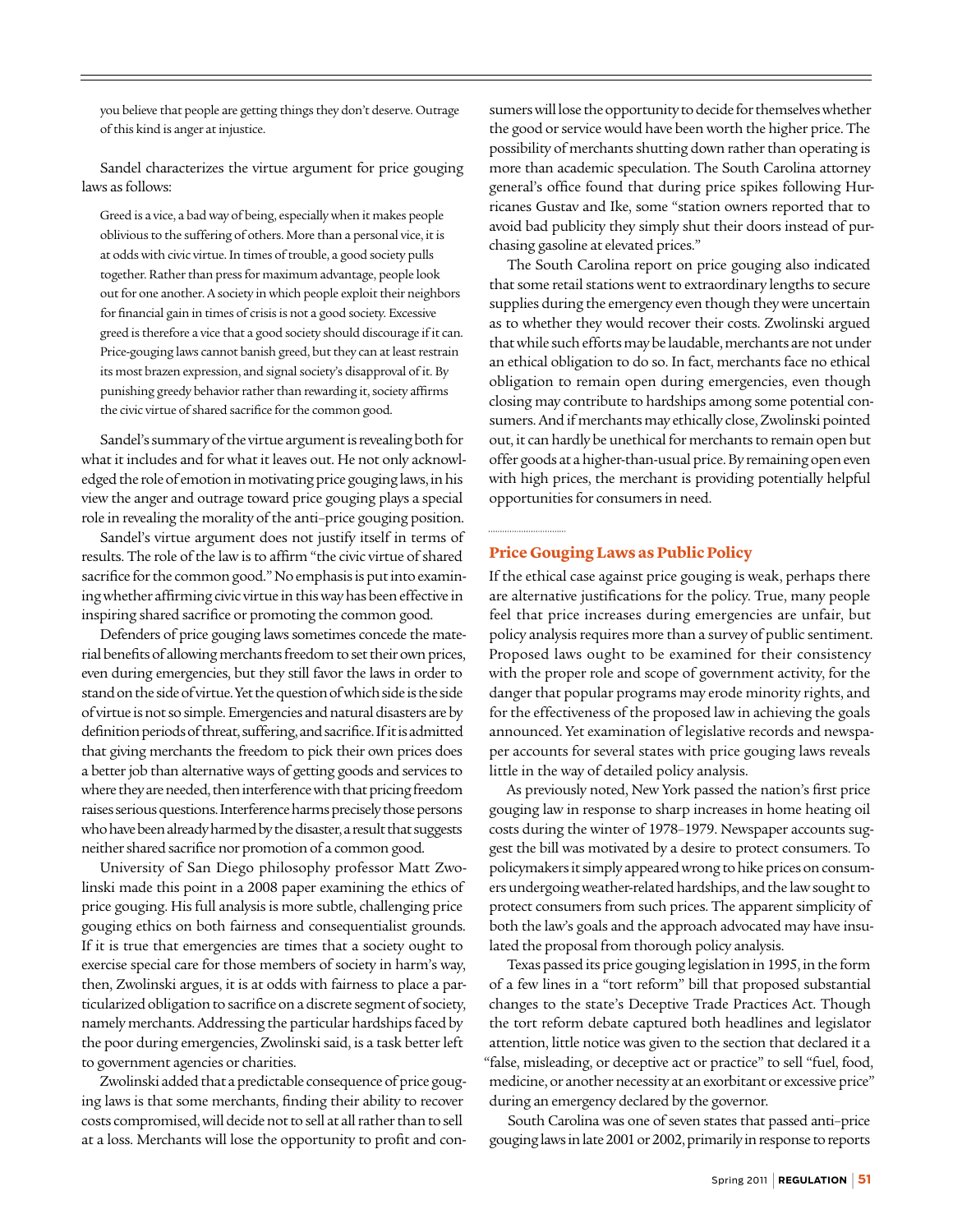of price gouging after the September 11, 2001 terrorist attacks. Among many other things, the South Carolina Homeland Security Act of 2002 imposed penalties of up to \$1,000 and as many as 30 days in prison for charging "an unconscionable price" for 30 days after a declaration of emergency by the president or governor, or for 15 days after the attorney general issues a notice of "abnormal disruption of the market." Most of the public debate over the Homeland Security Act concerned the expansion of the state's law enforcement authority; as in Texas, the price gouging provisions were a barely discussed part of a much larger bill.

When price gouging legislation reached the floor of the Utah State Senate in 2005, bill sponsor Patrice Arent cited price gouging reports from Florida as motivation, said a majority of states had price gouging laws, and expressed a desire to provide such protection to Utah consumers. Discussions of the bill revealed that the state legislators were aware of the potential for the price controls to interfere with both ordinary business practices and the possible extraordinary efforts businesses may undertake during emergencies. Arent responded that the legislation included accommodations to address concerns of Utah businesses to avoid interfering with such efforts.

Utah had faced just two declared emergencies in the previous 15 years and a single episode of an extreme price for tree removal was mentioned by Arent. Had a formal cost-benefit analysis of the Utah law been conducted, both the costs and benefits would have been minimal. The Utah public was not calling for such protection and lobbyists did not pursue it. Rather, Arent advocated for the bill on the grounds that it would be good for the state to protect consumers from price gouging, and on the grounds that other states were already doing it.

#### **Consequences of Price Gouging Law**

Economic analysis of the effects of price gouging laws reveals concerns on both the demand and supply sides of the market. As already noted, price constraints will discourage conservation of goods at exactly the time they are in especially high demand. Simultaneously, price caps discourage extraordinary efforts to bring goods in high demand into the affected area. As Sowell explained, price gouging laws keep goods from being used where they are most needed. It is a result not intended by state legislators, but completely predictable.

In a 2007 *Journal of Competition Law and Economics* paper, David Montgomery, Robert Baron, and Mary Weisskopf present a thorough examination of the effects of price gouging laws. Their assessment of a proposed national price gouging law concluded a national law would have increased total economic losses during Hurricanes Katrina and Rita by nearly \$2 billion, mostly from interference with incentives to bring goods and services to areas where they are most needed. In addition, they found that a national price gouging law would have left more of the economic burden of the storms on the states most directly hit, Louisiana and Mississippi, while moderating the economic consequences for the rest of the nation.

This damage-concentrating effect of price gouging laws is especially troubling, but it is a predictable result of suppressing price increases. Higher prices motivate a supply response: wholesalers divert supplies headed for neighboring markets into areas of suddenly higher prices, and the effect is that supplies in neighboring areas are reduced and prices rise a bit in response. As supplies are diverted toward the disaster-struck region, the harms suffered in the area are diminished a degree. Yes, consumers in disaster-struck areas would rather not pay four times the usual price for ice or 30 percent more for gasoline, but they generally would be better off having the opportunity to do so rather than having no opportunity to buy ice or gas at all.

There are further unintended consequences. It can be easier for large retailers to mobilize a response to a localized disaster than for smaller merchants. A nationwide chain can divert shipments intended for its stores in other areas and even move merchandise from other stores to resupply stores in the affected area. These options explain in part why some large retailers are able to limit price increases during declared emergencies. A small mom-and-pop store or even a regional chain in an affected area will have fewer low-cost resupply options available. The result? Price gouging laws are more burdensome for small retailers than for nationwide chains.

#### **Helping Consumers?**

It may be objected that while price gouging laws are price controls, they are price controls limited in scope and duration, and hence unlikely to cause significant harm. In addition, states' attorneys general seem somewhat restrained in their application of the laws. At least it is the case that state attorneys general receive thousands of consumer price complaints each year, but relatively few complaints lead to investigations and fewer still yield settlements or lawsuits. Many state laws make allowances for retailers to pass along higher wholesale costs, at least so long as the retailer's profit margin does not increase. In addition, some large chain retailers would pursue a policy of no price increases for relevant consumer goods during emergencies, with or without a law. In such cases, price gouging laws may present little added burden, at least for large retailers, but also little benefit to consumers. Perhaps other policies would be better targets for reform.

Price gouging laws remain problematic. First, it is far from clear that the application of current laws causes little economic harm. Relatively little economic research has examined the effects of price gouging laws on businesses or consumers. However, Montgomery, Baron, and Weisskopf's systematic estimate of the potential effects of a national price gouging law did find that such a law would have substantially increased the damages from disasters like Hurricanes Katrina and Rita. In addition, because the law would hamper the price signals that motivate supply responses from outside the affected area, most of this addition harm would be concentrated in the states directly hit by the storms.

Second, it seems difficult to pin down a clear description of